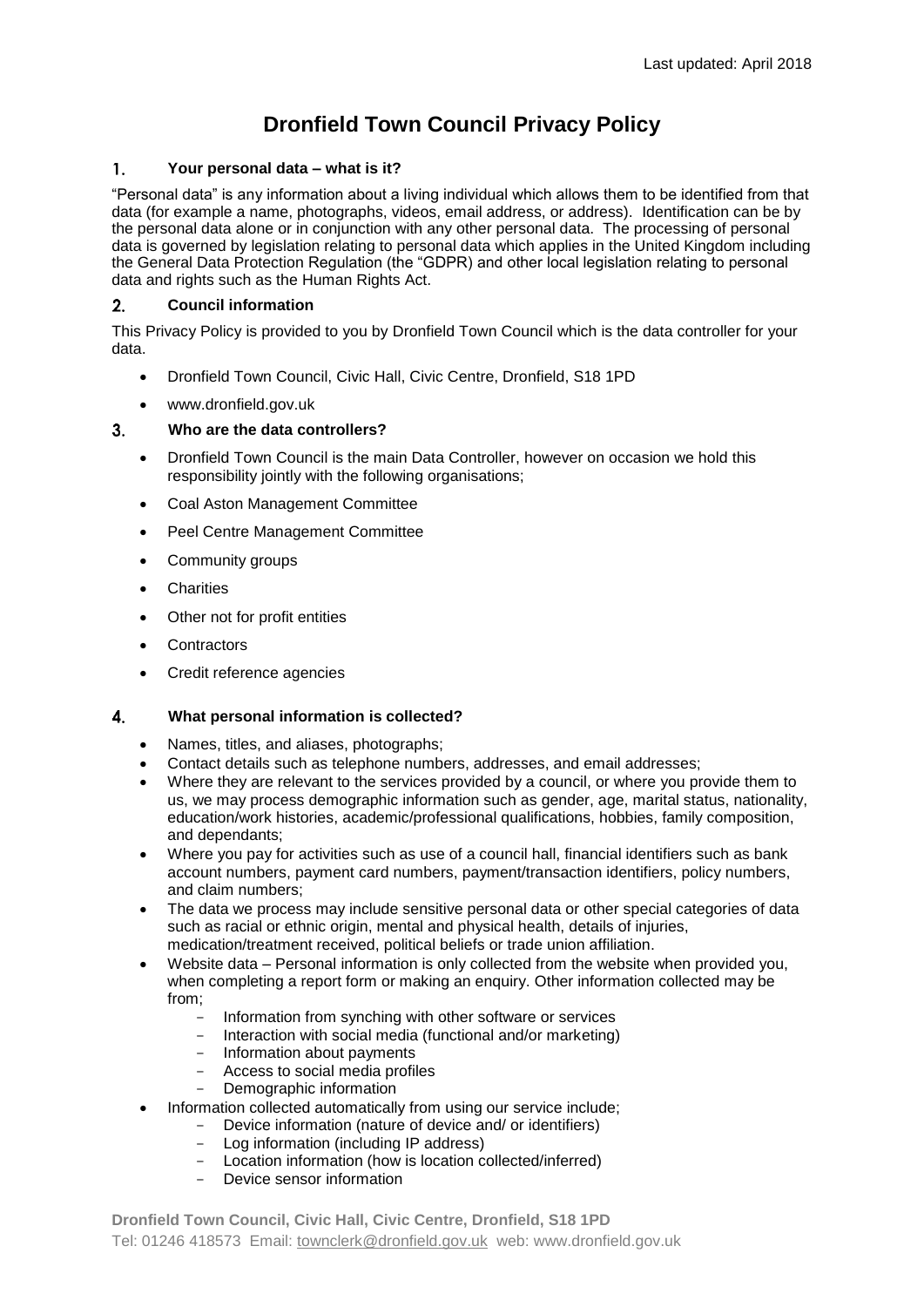- Site visited before arriving
- Browser type and or OS
- Interaction with email messages
- Information from cookies or similar technologies (incl. in-app codes) (including whether session or persistent) including;
	- Essential login/authentication or navigation
	- Functionality remember settings
	- Performance & Analytics user behaviour
	- Advertising/retargeting
	- Any third party software served on users
	- Nature of any outbound communications with website users
		- Email
		- Telephone (voice)
		- Telephone (text)

# $5<sub>1</sub>$ **The council will comply with data protection law. This says that the personal data we hold about you must be:**

- Used lawfully, fairly and in a transparent way.
- Collected only for valid purposes that we have clearly explained to you and not used in any way that is incompatible with those purposes.
- Relevant to the purposes we have told you about and limited only to those purposes.
- Accurate and kept up to date.
- Kept only as long as necessary for the purposes we have told you about.
- Kept and destroyed securely including ensuring that appropriate technical and security measures are in place to protect your personal data to protect personal data from loss, misuse, unauthorised access and disclosure.

#### 6. **We use your personal data for some or all of the following purposes:**

- To deliver public services including to understand your needs to provide the services that you request and to understand what we can do for you and inform you of other relevant services;
- To confirm your identity to provide some services;
- To contact you by post, email, telephone or using social media (e.g., Facebook, Twitter, WhatsApp);
- To help us to build up a picture of how we are performing;
- To prevent and detect fraud and corruption in the use of public funds and where necessary for the law enforcement functions;
- To enable us to meet all legal and statutory obligations and powers including any delegated functions;
- To carry out comprehensive safeguarding procedures (including due diligence and complaints handling) in accordance with best safeguarding practice from time to time with the aim of ensuring that all children and adults-at-risk are provided with safe environments and generally as necessary to protect individuals from harm or injury;
- To promote the interests of the council;
- To maintain our own accounts and records;
- To seek your views, opinions or comments;
- To notify you of changes to our facilities, services, events and staff, councillors and role holders;
- To send you communications which you have requested and that may be of interest to you. These may include information about campaigns, appeals, other new projects or initiatives;
- To process relevant financial transactions including grants and payments for goods and services supplied to the council
- To allow the statistical analysis of data so we can plan the provision of services.

Our processing may also include the use of CCTV systems for the prevention and prosecution of crime.

# $\overline{7}$ . **What is the legal basis for processing your personal data?**

**Dronfield Town Council, Civic Hall, Civic Centre, Dronfield, S18 1PD** Tel: 01246 418573 Email: [townclerk@dronfield.gov.uk](mailto:townclerk@dronfield.gov.uk) web: www.dronfield.gov.uk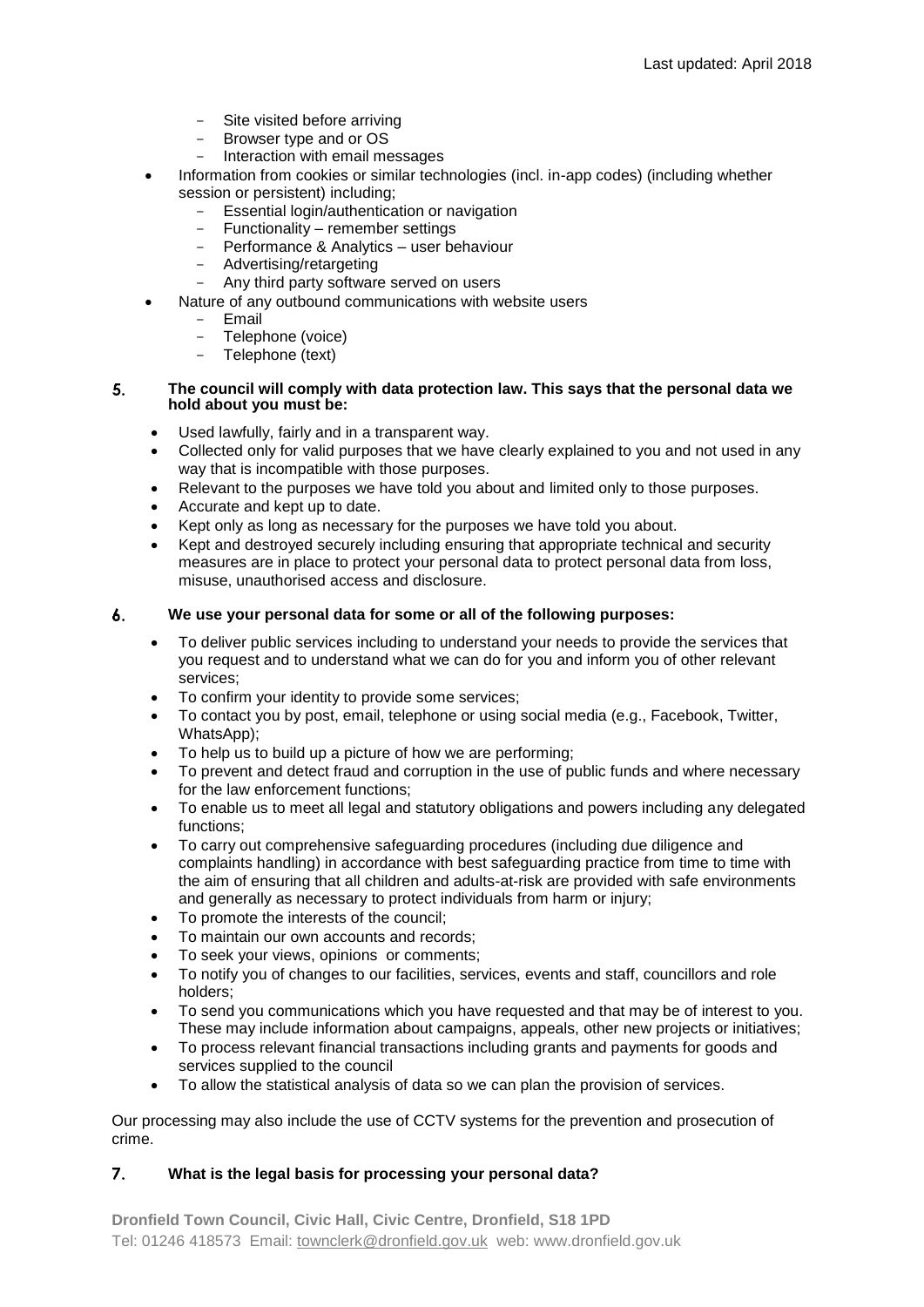The council is a public authority and has certain powers and duties. Most of your personal data is processed for compliance with a legal obligation which includes the discharge of the council's statutory functions and powers.

Sometime when exercising these powers or duties it is necessary to process personal data of residents or people using the council's services. We will always take into account your interests and rights. This Privacy Policy sets out your rights and the council's obligations to you in detail.

We may also process personal data if it is necessary for the performance of a contract with you, or to take steps to enter into a contract. An example of this would be processing your data in connection with the use of hire of a venue, or the hire of sports facilities.

Sometimes the use of your personal data requires your consent. We will first obtain your consent to that use.

#### 8. **Sharing your personal data**

The council will implement appropriate security measures to protect your personal data. This section of the Privacy Policy provides information about the third parties with whom the council will share your personal data. These third parties also have an obligation to put in place appropriate security measures and will be responsible to you directly for the manner in which they process and protect your personal data. It is likely that we will need to share your data with some or all of the following (but only where necessary):

- Our agents, suppliers and contractors. For example, we may ask a commercial provider to publish or distribute newsletters on our behalf, or to maintain our database software;
- On occasion, other local authorities or not for profit bodies with which we are carrying out joint ventures e.g. in relation to facilities or events for the community.

#### 9. **How long do we keep your personal data?**

We will keep some records permanently if we are legally required to do so. We may keep some other records for an extended period of time. For example, it is current best practice to keep financial records for a minimum period of 8 years to support HMRC audits or provide tax information. We may have legal obligations to retain some data in connection with our statutory obligations as a public authority. The council is permitted to retain data in order to defend or pursue claims. In some cases the law imposes a time limit for such claims (for example 3 years for personal injury claims or 6 years for contract claims). We will retain some personal data for this purpose as long as we believe it is necessary to be able to defend or pursue a claim. In general, we will endeavour to keep data only for as long as we need it. This means that we will delete it when it is no longer needed.

# $10.$ **Your rights and your personal data**

You have the following rights with respect to your personal data:

When exercising any of the rights listed below, in order to process your request, we may need to verify your identity for your security. In such cases we will need you to respond with proof of your identity before you can exercise these rights.

- *(i) The right to access personal data we hold on you*
- *(ii) The right to correct and update the personal data we hold on you*
- *(iii) The right to have your personal data erased*
- *(iv) The right to object to processing of your personal data or to restrict it to certain purposes only*
- *(v) The right to data portability*
- *(vi) The right to withdraw your consent to the processing at any time for any processing of data to which consent was obtained*
- *(vii) The right to lodge a complaint with the Information Commissioner's Office.*

You can contact the Information Commissioners Office on 0303 123 1113 or via email https://ico.org.uk/global/contact-us/email/ or at the Information Commissioner's Office, Wycliffe House, Water Lane, Wilmslow, Cheshire SK9 5AF.

#### $11.$ **Transfer of Data Abroad**

Any personal data transferred to countries or territories outside the European Economic Area ("EEA") will only be placed on systems complying with measures giving equivalent protection of personal rights either through international agreements or contracts approved by the European Union. Our